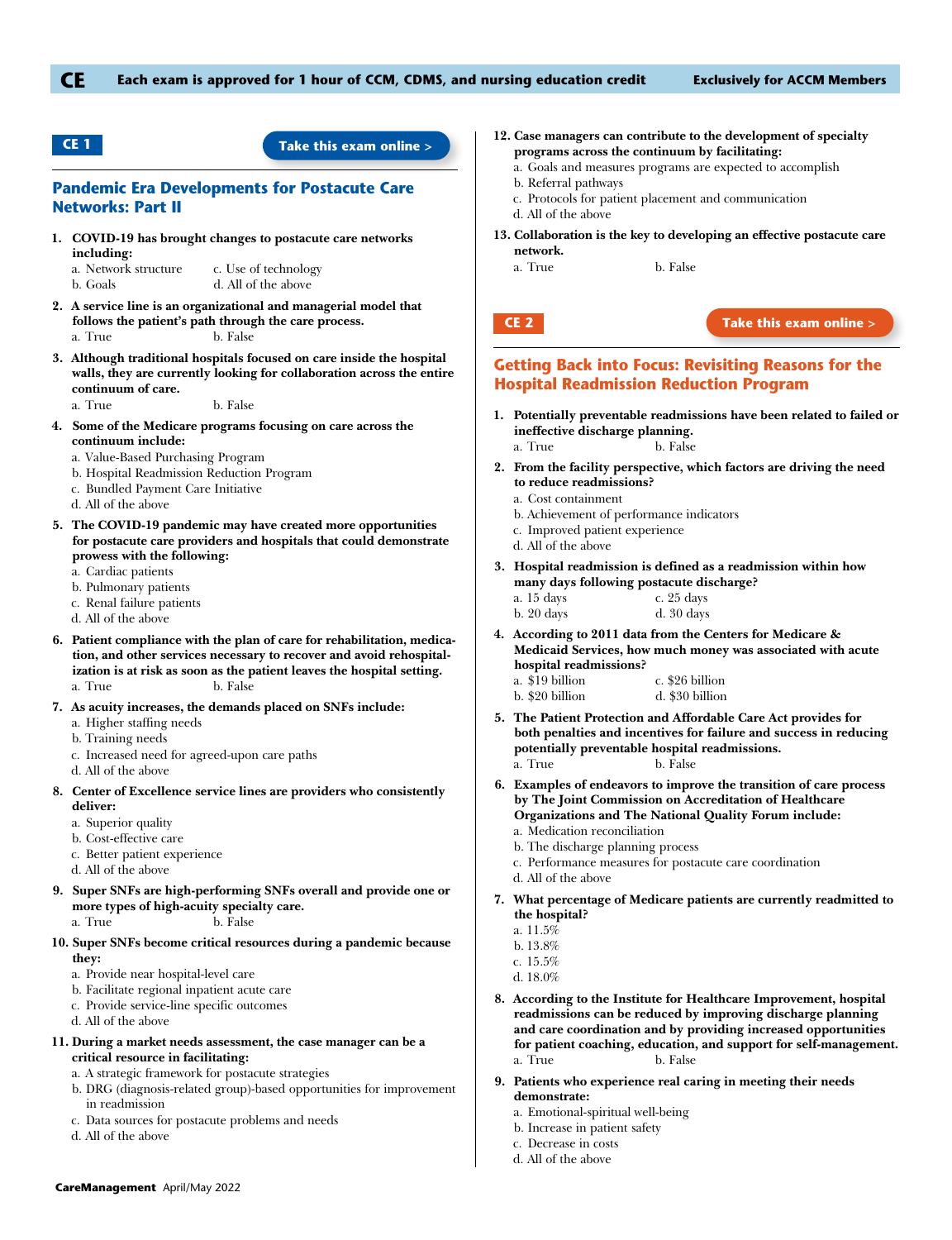**CE exams may be taken online!** *Click the links below to take the test online and then immediately print your certificate after successfully*  completing the test. Or print, complete, and mail the exam on the next page. **Members only benefit!** Exams I and II expire October 15, 2022. *Exam III expires April 15, 2023.*

#### **10. What are the major categories of intervention for readmission reduction?**

- 
- a. Telephone follow-up calls
- b. Discharge planning services
- c. Patient education/teaching
- d. Comprehensive care coordination
- e. All of the above

#### **11. What model has demonstrated the most impact on reducing readmissions?**

- a. Telephone follow-up calls
- b. Discharge planning services
- c. Patient education/teaching
- d. Comprehensive care coordination

## **12.A successful postacute hospital readmission program will focus on which of the following?**

- a. Process improvement
- b. Stakeholder education
- c. Creation of an active interprofessional collaboration
- d. All of the above



# **Moral Injury: Health Care Providers and the Pandemic**

- **1. Moral injury is the distressing psychological, behavioral, social, and sometimes spiritual response to acting or witnessing behaviors that go against one's value and moral beliefs.** a. True b. False
- **2. Moral injury can happen when a health care provider is called:** a. To work in an extremely difficult environment where they witness a
	- great deal of suffering
	- b. To care for someone experiencing a life-threatening situation
	- c. To be present for end-of-life scenarios that are counter to their ethical beliefs
	- d. All of the above

## **3. Moral injury creates which of the following?**

- a. Psychological disequilibrium
- b. Negative feelings
- c. A deep emotional wound
- d. All of the above

## **4. Burnout and moral injury are different.**

- a. True b. False
- **5. Ethical concepts with moral injury may include which of the following?**
	- a. Nonmaleficence
	- b. Beneficence
	- c. Autonomy
	- d. All of the above

# **6. Ethical principles involved with moral injury include:**

- a. Place the public interest above your own
- b. Respect the rights and dignity of all patients c. Act with integrity
- 
- d. All of the above
- **7. Health care providers can experience physical effects of moral injury including:**
	- a. Muscle tension
	- b. Headaches
	- c. Sleep disturbances
	- d. All of the above

## **8. Psychological symptoms of moral injury include:**

- a. Frustration
- b. Guilt
- c. Worry
- d. All of the above

## **9. Psychological symptoms can lead to:**

- a. Self-imposed isolation
- b. Compulsive behaviors
- c. Decreased sense of empathy
- d. All of the above

## **10. Health care providers' reactions to moral injury include:**

- a. Inability to self-forgive
- b. Engaging in self-sabotaging behavior
- c. Feeling that they do not deserve to feel better
- d. All of the above
- **11. Many health care providers who experience moral injury will not have long-term negative outcomes but will:**
	- a. Grow from the experience
	- b. Redefine their mission in life
	- c. Gain new insight
	- d. All of the above
- **12. Key interventions for moral injury include:**
	- a. Cultivating calmness
	- b. Practicing mindfulness
	- c. Nurturing hope
	- d. All of the above
- **13. Self-care strategies for coping with moral injury include:**
	- a. Taking time for yourself
	- b. Being more patient and kinder to yourself
	- c. Asking others for assistance
	- d. All of the above

*continues >*

*Each educational manuscript has been approved for 1 hour of CCM and CDMS education credit by The Commission for Case Manager Certification and the Certification of Disability Management Specialists Commission. Provider #00059431. Each manuscript has also been approved for 1 contact hours of nursing credit by the California Board of Registered Nursing.*  Provider # CEP 17228. Exams are for ACCM members only.\* ACCM members must indicate their membership number and membership expiration date in the space provided on the answer sheet. Exams cannot be processed without this information.\*\* To receive credit for either exam, you must score 80% or above. Exams I and II expire on October 15, 2022, Exam III *expires on April 15, 2023.*

Note: Exams may be taken online at [www.academyCCM.org/](http://www.academyCCM.org/ce.php)ce. Click the link in the journal, take the exam, and immediately print your certificate after successfully completing the test. Mailed exams should be sent to: Academy of Certified Case Managers, 1574 Coburg Road #225, Eugene, Oregon 97401. Please allow 4 to 6 weeks for processing of mailed exams.

*This CE exam is protected by US Copyright law. ACCM members are permitted to make one copy for the purpose of exam submission. Multiple copies are not permitted.*

 *\*If you are not an ACCM member and wish to become one, please [click here](http://academyccm.org/join) or use the application found in the journal and submit it with this exam and dues.* 

*\*\*If you have lost or misplaced your membership information, please print the exam and mail it to the address above with a check in the amount of \$5.00 made payable to ACCM; your exam will be processed and your membership number and expiration date will be emailed to you.*